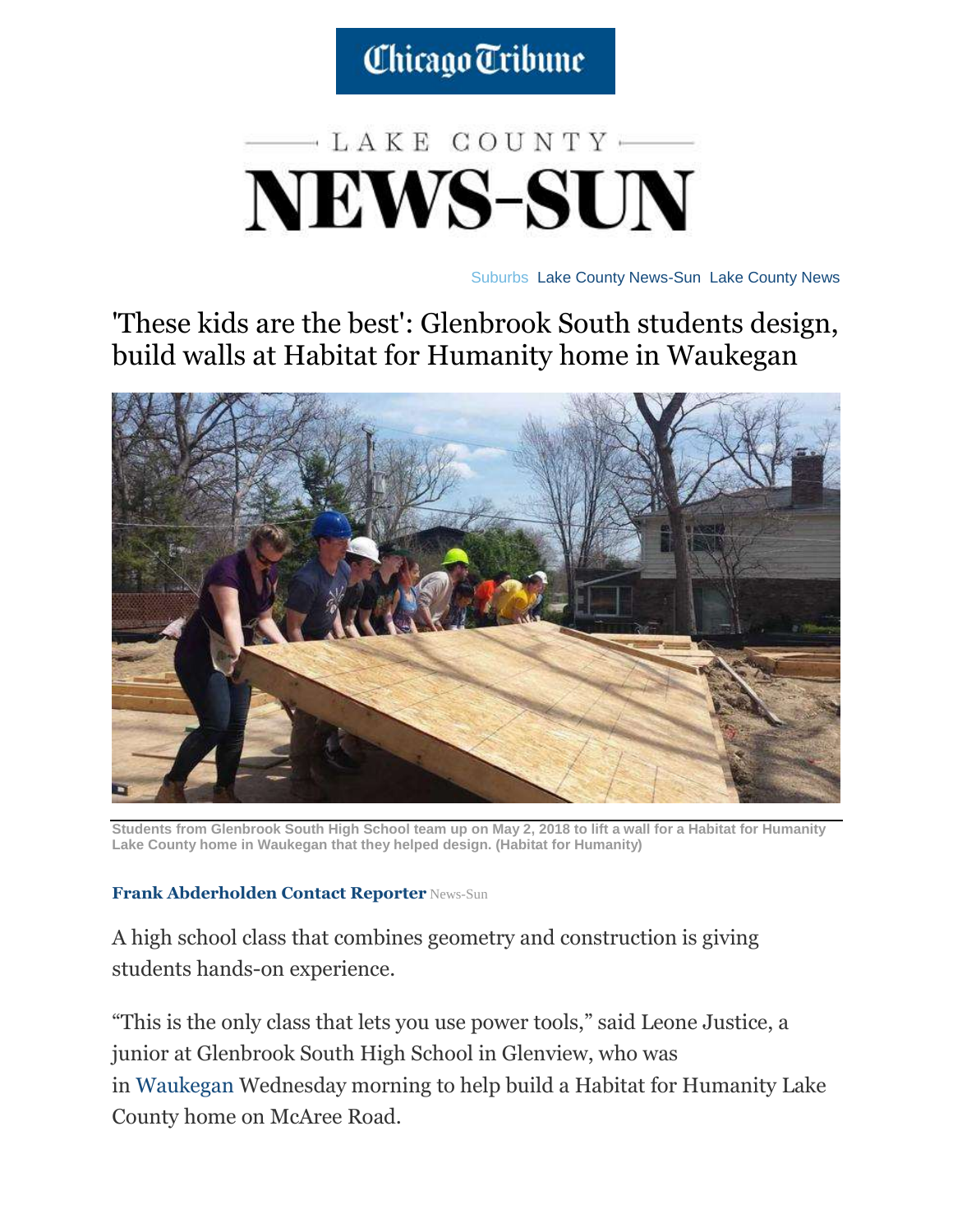The course, in its second year, built 14 exterior walls and 23 interior walls for a home being constructed for LaTonya Stamps. The walls were delivered to the site, and about a dozen students were busy getting the sections ready by removing some pressboard that had been placed on the wrong side.

"This was a big surprise," Stamps said of the students showing up to work. "And this is part of their geometry class — that's super cool."

Stamps, as part of her agreement with the organization, was on site to help where she could. Home recipients have to work 500 hours on their own homes.

Justice said that at first she wasn't that into the Geometry in Construction class. But her father is in the carpenters union, and he started teaching her a few things to improve.

"My dad was jealous of my class," she said. "We're like a big family. I had a Japanese exchange student and she couldn't believe this was a math class in school."

Payton Townsend, a junior, said she had a hard time studying math, "but to see it applied to the real world, I just love it."

"I've worked on our family's lake house, and I'm more handy now than my dad. It's lots of fun," she said, adding that helping the community was also a draw.

Both of the teachers were on site with the students. Dan Liepert handles the construction/technology instruction and also teaches architecture and civil engineering.

"This helps bridge the gap between the two fields. It's very visual," he said.

Brian Schmalzer, the group's mathematics teacher, was very enthusiastic about the effort and was hammering away alongside the students.

"It's really fun," he said. "It shows that math has a purpose. Now we have a connection. Here is the hands-on version of that word problem. That's the sweet spot — everything is applied."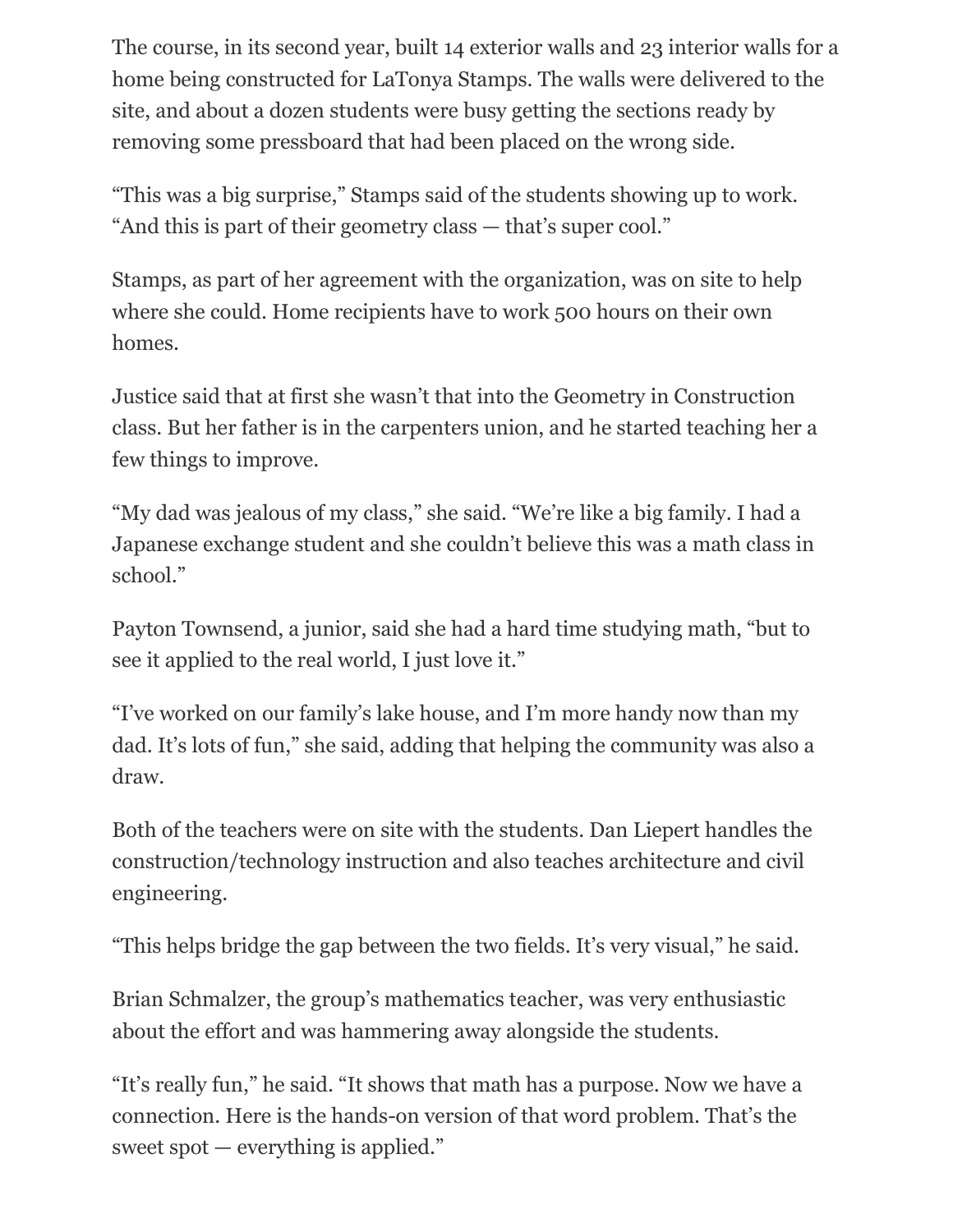Julie Donovan, executive director for Habitat for Humanity Lake County, said that since the group started in 1988, it has served more than 200 families by building 159 new homes, rehabbing 26 and repairing another 28.

She said the lifeblood of the organization is its volunteers, from general construction to construction manager. They are the ones that make things happen.

"These people are huge to our organization," Donovan said. "I love when the kids are involved — it excites me, (and) some of the kids are getting pretty good."

She recalled how a Carmel High School student started volunteering and, after awhile, she was put in charge of a siding installation team because she had done it so many times. She later became an architect.

"There's a shortage in the construction trades, and maybe some of these students will consider it," she said.



A Glenbrook South High School class that combines mathematics and construction built the exterior and interior walls for a Habitat for Humanity Lake County home in Waukegan and then installed them May 2, 2018. (Habitat for Humanity)

Wednesday's home is next door to another Habitat home. The two lots were donated by retired dentist Glenn Mitchell.

"He wanted to put them to good use," Donovan said.